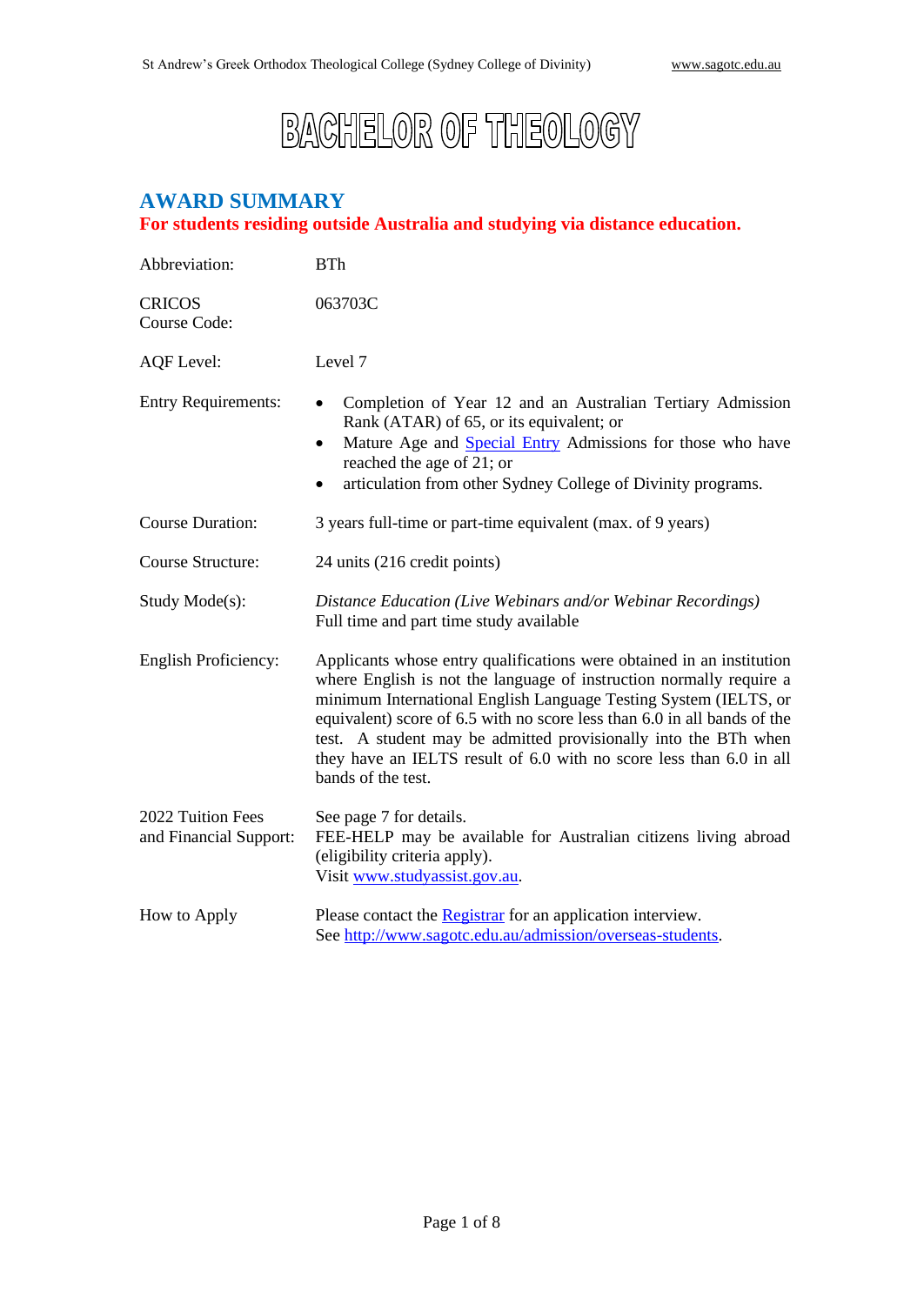## **OVERVIEW**

The Bachelor of Theology degree is a primary qualification in theology and is the basis for further study at postgraduate level. It is a broad course combining both theological and practical studies.

Admission into this course is open to all suitably qualified applicants, male and female. After satisfying the requirements of the Bachelor of Theology, students may be eligible to complete a postgraduate course of study advised by the Faculty Board.

The Bachelor of Theology also serves as a means of training men for ordination within the Church. However, at all times, applicants striving to discern a priestly vocation are advised that completion of their studies does not constitute a guarantee of ordination in the Orthodox Church. Among other things, applicants considering ordination should keep in mind that the years of education and training at St Andrew's serve as a period of discernment, and that ordination itself is regulated by the canon law of the Eastern Orthodox Church. Application of the relevant canons as well as the establishment and application of any other requirements relating to ordination lies exclusively with the competent ecclesiastical authority. Applicants who have questions concerning their eligibility for ordination should consult with their appropriate ecclesiastical authority. They may also seek general advice and basic information from the Registrar.

Part-time study is available, although priority of placement is given to prospective full-time students during the admissions process.

## **RATIONALE**

The program at St Andrew's has simultaneously an academic, spiritual and practical nature in order to impart to students a thorough knowledge, skills and *phronema* (mentality or attitude) in Orthodox theology and spirituality for multifarious *diakonia* (ministry) in their local context.

Given the distinctive theological ethos and character of Eastern Christianity, the aim of the College's educational program is to integrate spirituality, faith and academic excellence. Consequently, St Andrew's is not a secular institution. The mind, the heart and the soul are to be nurtured: "You shall love the Lord your God with all your heart, and with all your soul, and with all your strength, and with all your mind; and your neighbour as yourself" (Luke 10:27). At St Andrew's, the lecture room, the library and the study (the places of learning), and the chapel (the place of worship), are all of equal significance. All scholarly endeavours are ultimately a reflection upon the glory and truth of the Holy Trinity and divine revelation. This sacred meditation upon God's Word is to be pursued by both faculty and students within the various theological disciplines within the lecture room with the certainty of academic freedom and dignity.

In the spirit of Orthodox Christianity, educational growth is inseparably bound to the values, spirit and experience of the faith. As such, St Andrew's is concerned with the spiritual and moral development of the students. The theologian is the one who struggles not only to gain a deep understanding of the faith but also lives this faith with all its powers and practical applications.

St Andrew's aspires to promote a student's potential towards excellence. The College is concerned with the advancement of Eastern Orthodox Christian thought and life. Through research, publications and ecumenical encounters, it seeks to provide sound theological reflection on vital issues facing the Church. It has always envisioned itself to be a place and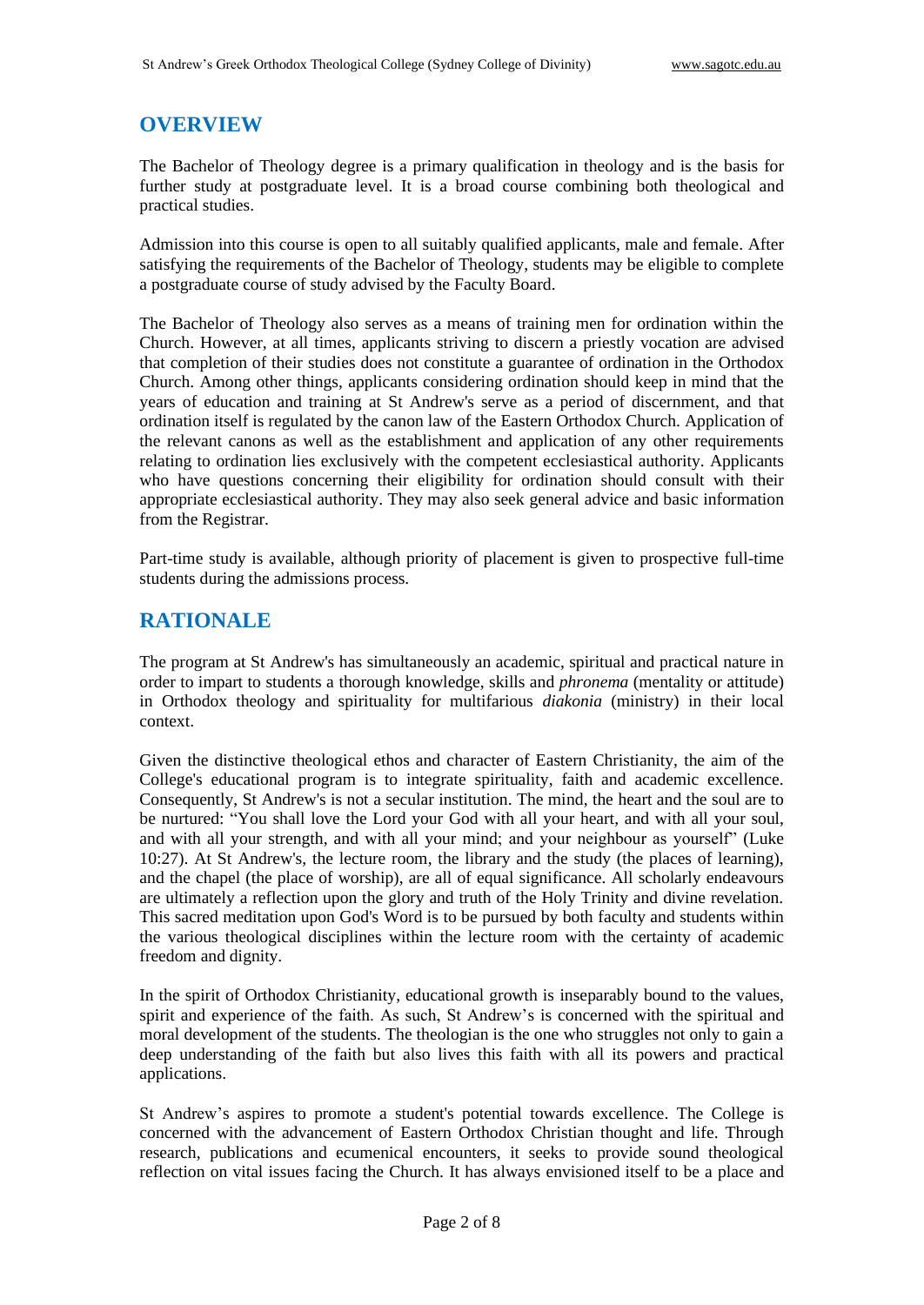source of renewal and continuing education for those already engaged in ministry. It is dedicated to the task of helping those aspiring to fulfil their calling in various ministries in the midst of the complexities and responsibilities of this post-modern era. Furthermore, given our own sceptical and secular age, which has attempted to demythologise and trivialise the most fundamental elements of the faith, one aspect of the College's academic thrust is to demonstrate the historical certainty upon which the Church's faith is grounded. In this particular endeavour, St Andrew's does not hesitate to employ contemporary historical and analytical forms of inquiry.

## **NATURE OF THE PROGRAM**

The primary aim of St Andrew's is to train and educate priests, theologians and theologically literate volunteers and co-workers for Greek Orthodox Parishes and Communities throughout Australia, as well as to train and educate those who serve, or will serve, within the Greek Orthodox Archdiocese of Australia, and, more broadly, within the jurisdictions of local canonical hierarchs who belong to the Episcopal Assembly of Canonical Orthodox Bishops of Oceania.

It should be noted that an emphasis on the discipline of 'Theology' is due to the significance which Orthodoxy places upon the Church Fathers and their understanding of Holy Scripture. As an essential and universal dimension of Orthodox theological endeavour, Patristic Theology constitutes an additional field in the discipline of 'Theology', owing to its interrelationship and interaction with Systematic Theology. In this offering, St Andrew's becomes distinctive among member institutions of the SCD.

The program at St Andrew's includes both academic and practical components in order to give students a thorough training in Eastern Orthodox theology and the skills needed for a contemporary pastoral ministry in Australia. In addition, St Andrew's is intended to be a centre of ecumenical scholarship and interaction.

## **COURSE OUTCOMES**

#### *Knowledge*

Graduates will have a broad and coherent body of knowledge in Theology, Biblical Studies, and one other discipline or area of practice, that will form the basis for independent lifelong learning.

#### *Skills*

Graduates will have cognitive, communication, and technical skills in a theology-related body of knowledge, so that they are able to:

- review, reflect on, and synthesize theological information and identify and provide solutions to complex problems
- think critically and generate and evaluate complex ideas
- demonstrate an understanding of theoretical theological concepts
- communicate theologically related knowledge, skills and ideas clearly and coherently

#### *Applications of Knowledge and Skills*

Graduates will have the ability to:

- demonstrate an understanding of theological knowledge by applying it creatively in Christian ministry
- make high level, independent judgments in a range of ministry settings
- initiate, plan, and implement activities and projects within a range of ministry settings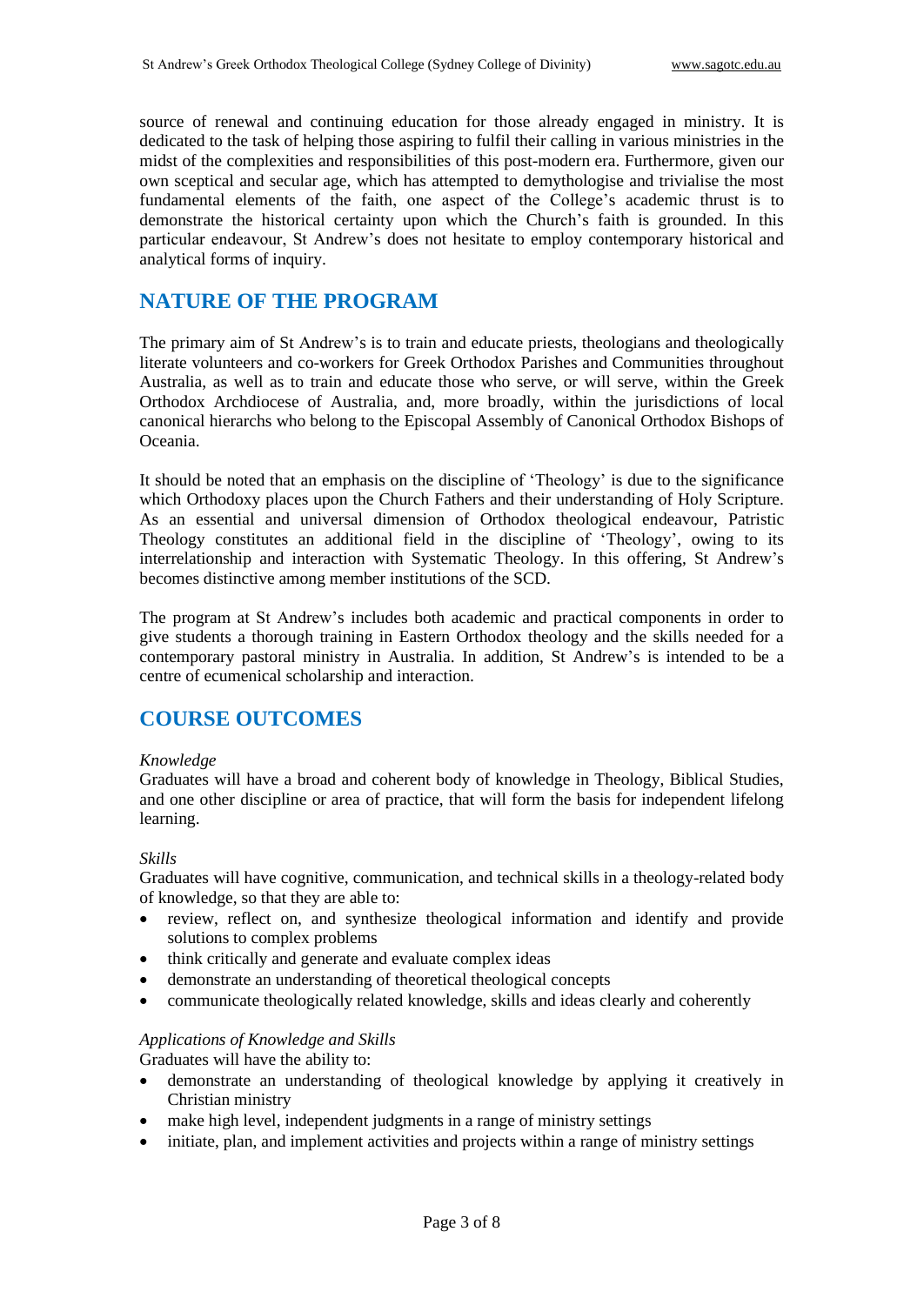# **COURSE STRUCTURE**

- 1. Completion of 216 credit points (i.e., 24 units) including three sub-major sequences:
	- a. Biblical Studies
	- b. Systematic Theology
	- c. Church History
- 2. At least one of these sub-majors shall be extended to a major, namely Systematic Theology.
- 3. A second major may be completed in the disciplines of Biblical Studies or Christian Life and Ministry, or in the sub-discipline of Church History.
- 4. A major in a sub-discipline requires 54 credit points from the sub-discipline, with not more than 18 credit points from 7100 series units. Under certain provisions (see clause 7 below), up to 36 credit points from 8100 and 9200 series units may be included.
- 5. A major in a discipline requires 54 credit points from the discipline, with at least 27 credit points in one sub-discipline, with not more than 18 credit points from 7100 series units. Under certain provisions (see clause 7 below), up to 36 credit points from 8100 and 9200 series units may be included.
- 6. A sub-major requires 36 credit points from units assigned to the major including no more than 18 credit points from 7100 series units.
- 7. Candidates who have completed 108 credit points towards the Bachelor of Theology may select up to 36 credit points from the Schedule of 8100 and 9200 series units. Within these units, a candidate can only select up to 18 credit points of 9200 series units provided they have already completed at least a sub-major in that sub-discipline with a Grade Point Average of at least 2.0.

| <b>Study Areas</b>        | <b>Discipline</b>                           | <b>Sub-Disciplines</b>                                                            | Majors/<br>Sub-majors                                                                    |
|---------------------------|---------------------------------------------|-----------------------------------------------------------------------------------|------------------------------------------------------------------------------------------|
| Christian Thought         | <b>Biblical Studies</b>                     | Biblical Studies ('B')                                                            | <b>Biblical Studies</b>                                                                  |
|                           | Theology                                    | Systematic Theology ('T')<br>Christian Ethics ('E')<br>Worship and Liturgy $(L')$ | Theology (discipline)<br><b>Systematic Theology</b><br>Worship & Liturgy                 |
|                           | Humanities in<br>the Christian<br>Tradition | Church History ('H')                                                              | Humanities in the<br><b>Christian Tradition</b><br>(discipline)<br><b>Church History</b> |
| <b>Christian Practice</b> | Christian Life<br>and Ministry              | Christian Spirituality ('S')<br>Pastoral Theology ('P')                           | Christian Life $\&$<br>Ministry (discipline)<br>Pastoral Theology                        |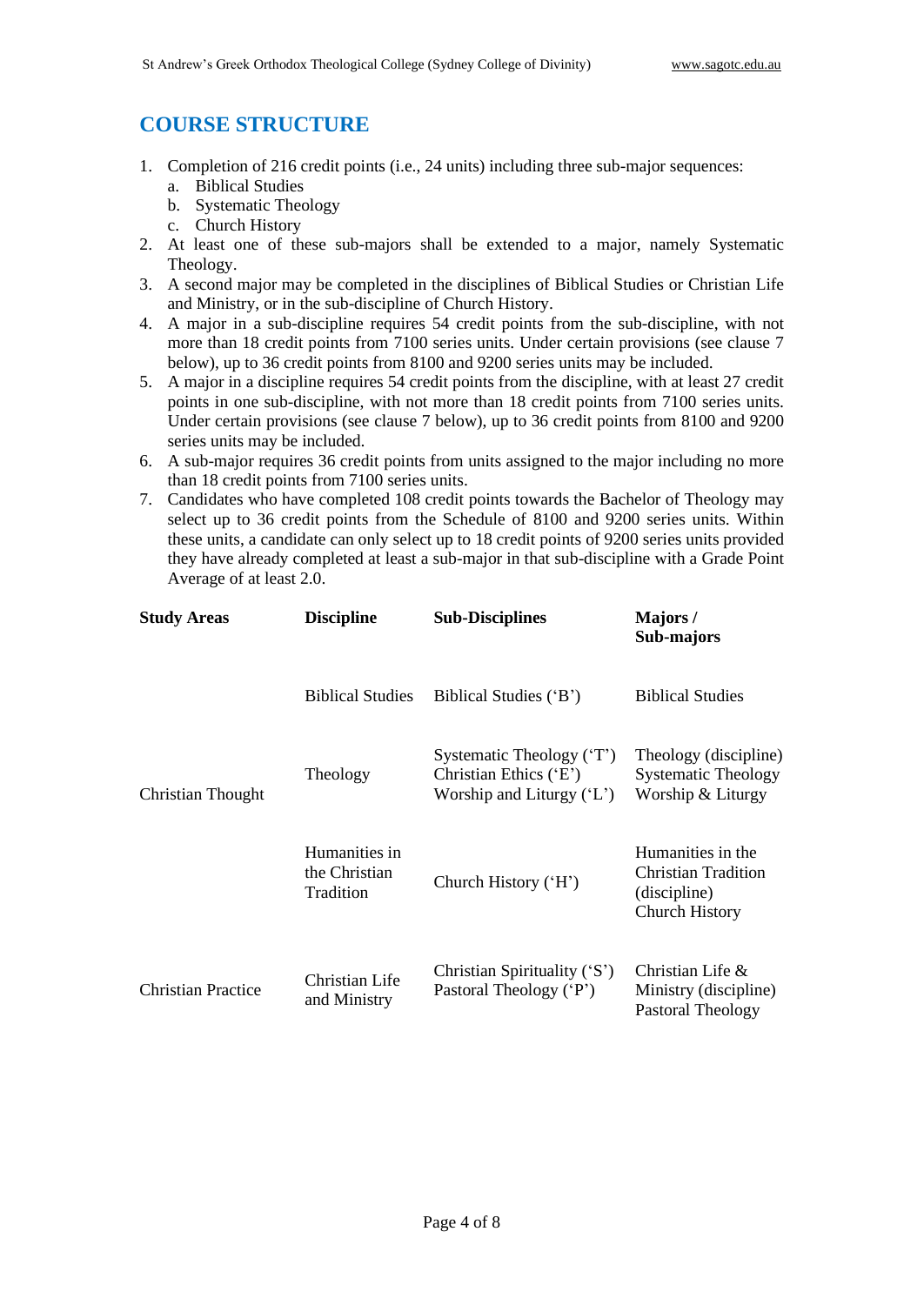# **LEAVE OF ABSENCE**

- 1. The Student Support and Administration Committee of the Sydney College of Divinity, at the recommendation of St Andrew's, may grant leave of absence from the Bachelor of Theology. The period of leave shall not be counted as part of the period of candidature for the Bachelor.
- 2. The period of leave shall normally be one semester after which a candidate may apply for a further period of one semester or else be required to complete their candidature.

## **CREDIT FOR PREVIOUS OR CONCURRENT STUDY**

- 1. Credit may be granted in units for comparable work completed or concurrently being undertaken at an approved level at any recognised tertiary institution, to a maximum of 144 credit points. Applications for credit must include an authorised transcript of the studies undertaken and the official description of units completed at the other institutions.
- 2. Credit is determined by the Student Administration Committee of the SCD and is subject to its final approval.
- 3. Receipt of credit for previous or concurrent study does not normally exempt a student from completing the compulsory requirements of St Andrew's unless such exemption is approved by the Faculty Board.

# **EXTERNAL STUDIES**

The requirements of specific units in majors and sub-majors may also be fulfilled if a student undertakes an equivalent unit at another member institution of the SCD or at a university or recognised tertiary institution via cross-institutional study after consultation with the Registrar and subject to Faculty Board approval.

## **EXIT POINTS**

Students enrolled in the Bachelor of Theology may exit with a Diploma of Christian Studies (DipChSt) or an Associate Degree in Christian Thought and Practice (AssocDegChThPr) provided they have met the requirements of these awards.

## **DELIVERY OF UNITS**

- 1. Units are offered by weekly lectures on campus in Redfern during each semester. Please consult the [Timetable](http://www.sagotc.edu.au/studies/timetables) page on the website.
- 2. Units are also offered via distance education (online) within the parameters of the two regular semesters.
- 3. Distance education is delivered via live weekly webinars using  $Zoom^{TM}$  (synchronous learning) and/or webinar recordings (asynchronous learning).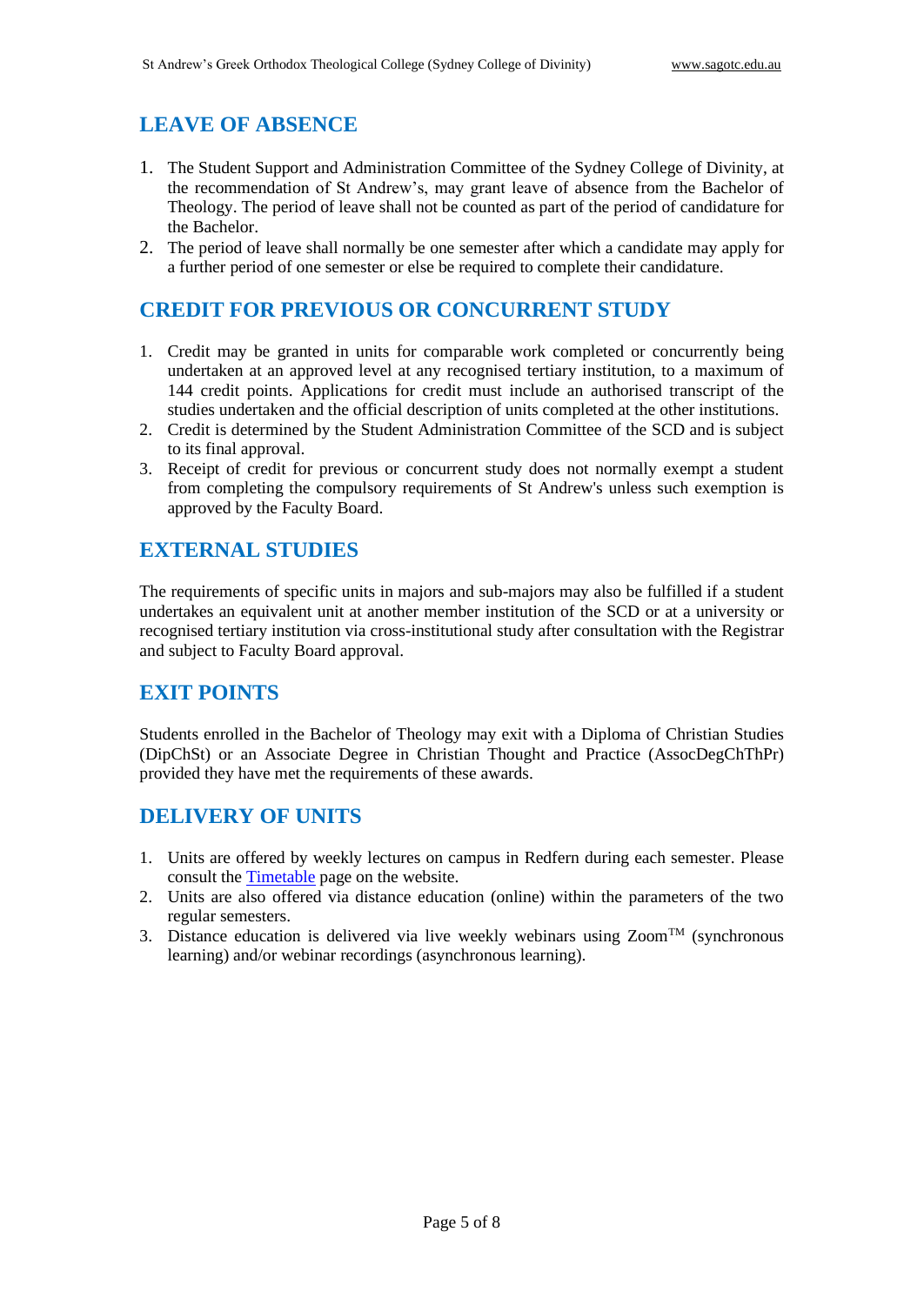## **ASSIGNABLE UNITS FOR THE BTH DEGREE**

*Compulsory Units*

A7122A New Testament Greek I A7222A New Testament Greek II B7110A Introduction to the Old Testament B7150A Introduction to the New Testament B7231A Prophetic Literature B7253A The Four Gospels

H7110A History of the Early Church H7232A Early Byzantine History H7233A Later Byzantine History H7234A Modern Orthodox Church History

T7101A Introduction to Theology T7171A Early Church Fathers T7214A The Trinity T7228A The Church T7272A Early Byzantine Patristic Theology T7274A Later Byzantine Patristic Theology

L7101A Introduction to Christian Worship L7250A Liturgical Rites

*Elective Units*

B7226A Psalms B7260A Pauline Literature E7100A Sources and Principles of Christian Ethics L7221A Eastern Christian Hymnology P7101A Introduction to Pastoral Theology and Ministry P7207A Pastoral Ministry in Context X7295A Minor Independent Guided Study X7296A Major Independent Guided Study (18 credit points) X7298A Minor Research Project X7299A Major Research Essay (18 credit points)

See 'Sample Program' below.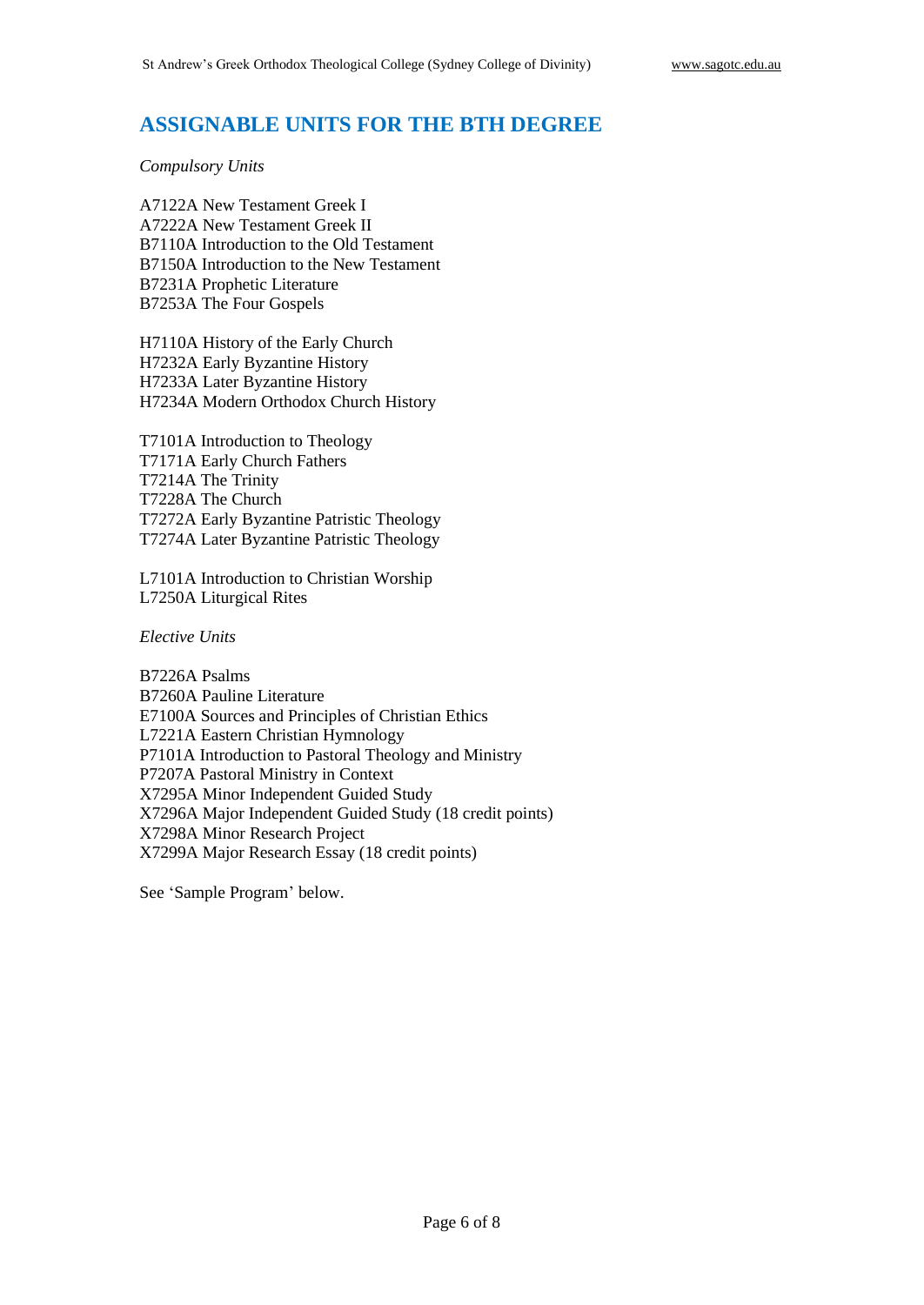# **TUITION FEES AND SCHOLARSHIPS**

St Andrew's is committed to admitting the most able and dedicated students to its courses, regardless of their financial means or background. Most students are eligible for financial support as outlined below.

Tuition Fees are invoiced each semester as follows:

AUD \$1,170 per unit (9 credit points) (up to 4 units, 36 credit points, per semester)

FEE-HELP is available (eligibility criteria apply). Visit [www.studyassist.gov.au.](http://www.studyassist.gov.au/)

Scholarship assistance with regards to tuition fees is available to persons enrolled in a course through St Andrew's and who meet the following description:

*Scholarship Category Scholarship* 

*Coverage*

#### **A. Full Time Student Scholarship**

The applicant be enrolled in 36 credit points during the semester and maintain a Grade Point Average of at least 2.0 (65%+) in each semester. 50%

#### **B. Orthodox Christian Clergymen**

The applicant will be (i) a person whose application for admission has been approved by the College's Admissions Committee; (ii) an ordained clergyman; (iii) endorsed in writing by their local bishop or their bishop's designate on his behalf; (iv) enrolled for a minimum of 18 credit points during the semester; and (v) a student who maintains a Grade Point Average of at least 2.0 (65%+) in each semester. 50%

A student's scholarship eligibility is reviewed each semester. Scholarship provisions are subject to change from year to year.